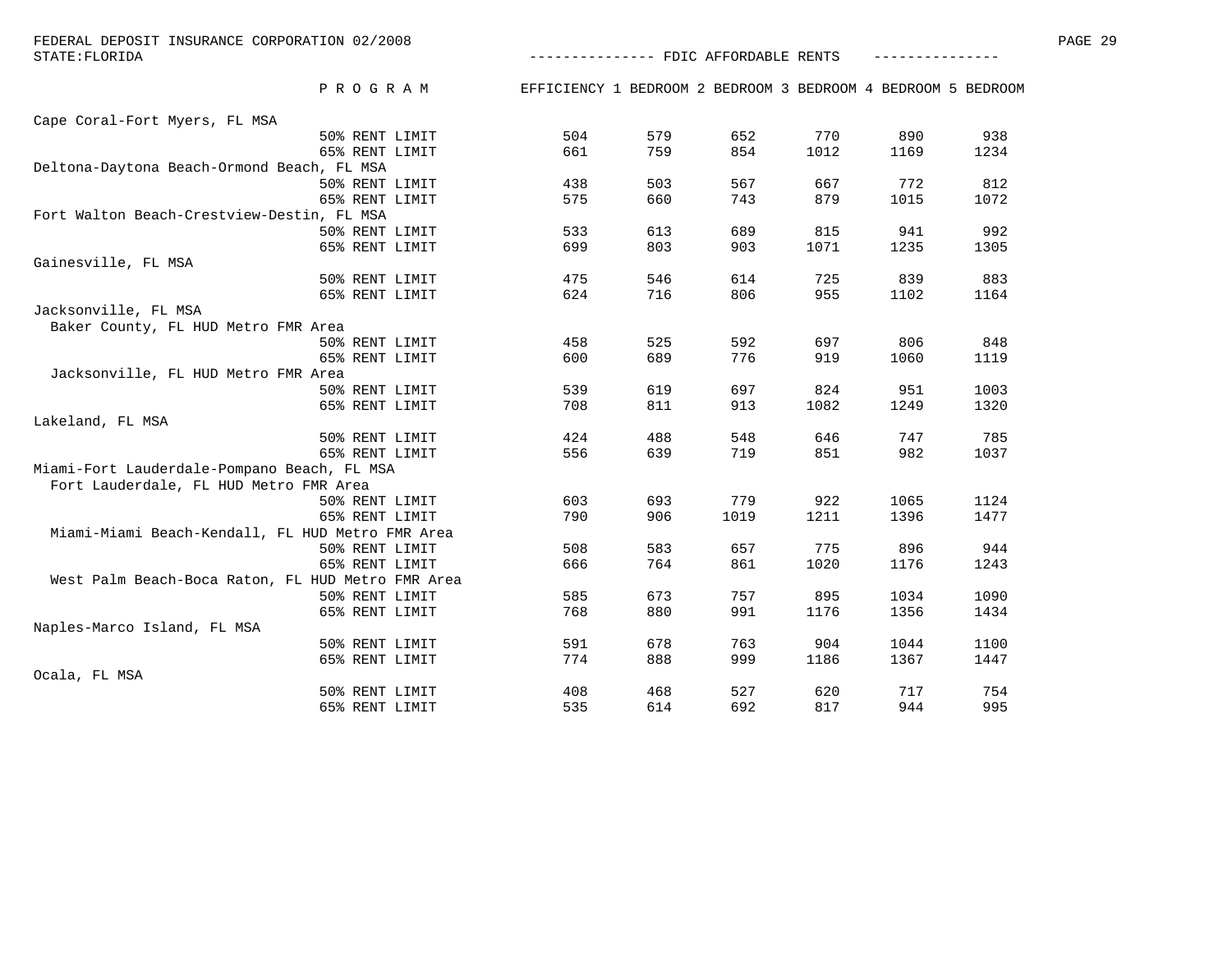| FEDERAL DEPOSIT INSURANCE CORPORATION 02/2008 |                                      | PAGE 30         |
|-----------------------------------------------|--------------------------------------|-----------------|
| STATE: FLORIDA                                | -------------- FDIC AFFORDABLE RENTS | _______________ |

|                                         | PROGRAM        | EFFICIENCY 1 BEDROOM 2 BEDROOM 3 BEDROOM 4 BEDROOM 5 BEDROOM |     |     |      |      |      |
|-----------------------------------------|----------------|--------------------------------------------------------------|-----|-----|------|------|------|
| Orlando-Kissimmee, FL MSA               |                |                                                              |     |     |      |      |      |
|                                         | 50% RENT LIMIT | 498                                                          | 573 | 644 | 760  | 879  | 925  |
|                                         | 65% RENT LIMIT | 654                                                          | 750 | 844 | 1001 | 1155 | 1219 |
| Palm Bay-Melbourne-Titusville, FL MSA   |                |                                                              |     |     |      |      |      |
|                                         | 50% RENT LIMIT | 516                                                          | 593 | 668 | 789  | 911  | 960  |
|                                         | 65% RENT LIMIT | 678                                                          | 778 | 874 | 1037 | 1196 | 1264 |
| Palm Coast, FL MSA                      |                |                                                              |     |     |      |      |      |
|                                         | 50% RENT LIMIT | 466                                                          | 536 | 603 | 711  | 822  | 867  |
|                                         | 65% RENT LIMIT | 613                                                          | 703 | 792 | 937  | 1082 | 1142 |
| Panama City-Lynn Haven, FL MSA          |                |                                                              |     |     |      |      |      |
|                                         | 50% RENT LIMIT | 451                                                          | 518 | 583 | 687  | 795  | 837  |
|                                         | 65% RENT LIMIT | 591                                                          | 679 | 764 | 905  | 1045 | 1103 |
| Pensacola-Ferry Pass-Brent, FL MSA      |                |                                                              |     |     |      |      |      |
|                                         | 50% RENT LIMIT | 469                                                          | 539 | 607 | 716  | 827  | 872  |
|                                         | 65% RENT LIMIT | 616                                                          | 708 | 796 | 942  | 1087 | 1149 |
| Port St. Lucie, FL MSA                  |                |                                                              |     |     |      |      |      |
|                                         | 50% RENT LIMIT | 504                                                          | 578 | 651 | 769  | 889  | 935  |
|                                         | 65% RENT LIMIT | 660                                                          | 758 | 852 | 1010 | 1165 | 1232 |
| Punta Gorda, FL MSA                     |                |                                                              |     |     |      |      |      |
|                                         | 50% RENT LIMIT | 440                                                          | 506 | 569 | 671  | 776  | 817  |
|                                         | 65% RENT LIMIT | 579                                                          | 664 | 748 | 885  | 1021 | 1078 |
| Sarasota-Bradenton-Venice, FL MSA       |                |                                                              |     |     |      |      |      |
|                                         | 50% RENT LIMIT | 501                                                          | 576 | 648 | 766  | 885  | 933  |
|                                         | 65% RENT LIMIT | 659                                                          | 755 | 851 | 1007 | 1162 | 1228 |
| Sebastian-Vero Beach, FL MSA            |                |                                                              |     |     |      |      |      |
|                                         | 50% RENT LIMIT | 479                                                          | 550 | 619 | 731  | 845  | 889  |
|                                         | 65% RENT LIMIT | 629                                                          | 721 | 812 | 961  | 1110 | 1172 |
| Tallahassee, FL MSA                     |                |                                                              |     |     |      |      |      |
| Tallahassee, FL HUD Metro FMR Area      |                |                                                              |     |     |      |      |      |
|                                         | 50% RENT LIMIT | 524                                                          | 601 | 677 | 800  | 924  | 974  |
|                                         | 65% RENT LIMIT | 686                                                          | 788 | 886 | 1051 | 1212 | 1280 |
| Wakulla County, FL HUD Metro FMR Area   |                |                                                              |     |     |      |      |      |
|                                         | 50% RENT LIMIT | 431                                                          | 495 | 558 | 656  | 760  | 799  |
|                                         | 65% RENT LIMIT | 566                                                          | 650 | 732 | 866  | 1000 | 1054 |
| Tampa-St. Petersburg-Clearwater, FL MSA |                |                                                              |     |     |      |      |      |
|                                         | 50% RENT LIMIT | 475                                                          | 545 | 614 | 724  | 837  | 882  |
|                                         | 65% RENT LIMIT | 624                                                          | 715 | 806 | 954  | 1100 | 1162 |
| Bradford County, FL                     |                |                                                              |     |     |      |      |      |
|                                         | 50% RENT LIMIT | 405                                                          | 465 | 524 | 616  | 712  | 749  |

65% RENT LIMIT 65% RENT LIMIT 633 611 688 812 939

990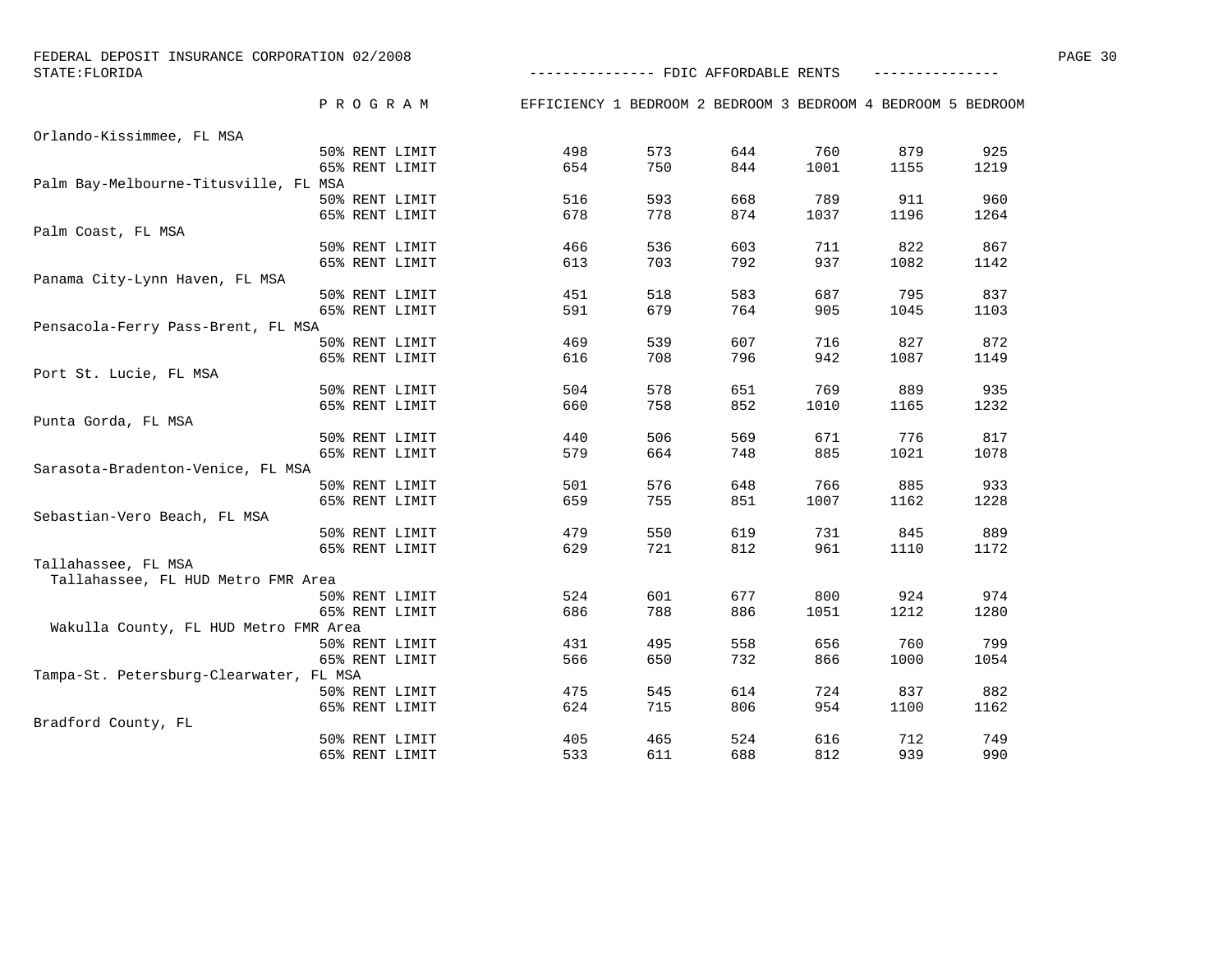| FEDERAL DEPOSIT INSURANCE CORPORATION 02/2008<br>STATE: FLORIDA |                |                                                              |     | -------------- FDIC AFFORDABLE RENTS |     |     |     | PAGE 31 |
|-----------------------------------------------------------------|----------------|--------------------------------------------------------------|-----|--------------------------------------|-----|-----|-----|---------|
|                                                                 | PROGRAM        | EFFICIENCY 1 BEDROOM 2 BEDROOM 3 BEDROOM 4 BEDROOM 5 BEDROOM |     |                                      |     |     |     |         |
| Calhoun County, FL                                              |                |                                                              |     |                                      |     |     |     |         |
|                                                                 | 50% RENT LIMIT | 378                                                          | 434 | 489                                  | 574 | 665 | 698 |         |
|                                                                 | 65% RENT LIMIT | 496                                                          | 570 | 642                                  | 757 | 876 | 923 |         |
| Citrus County, FL                                               |                |                                                              |     |                                      |     |     |     |         |
|                                                                 | 50% RENT LIMIT | 384                                                          | 443 | 498                                  | 585 | 677 | 712 |         |
|                                                                 | 65% RENT LIMIT | 506                                                          | 581 | 654                                  | 772 | 892 | 940 |         |
| Columbia County, FL                                             |                |                                                              |     |                                      |     |     |     |         |
|                                                                 | 50% RENT LIMIT | 378                                                          | 434 | 489                                  | 574 | 665 | 698 |         |
|                                                                 | 65% RENT LIMIT | 496                                                          | 570 | 642                                  | 757 | 876 | 923 |         |
| DeSoto County, FL                                               |                |                                                              |     |                                      |     |     |     |         |
|                                                                 | 50% RENT LIMIT | 378                                                          | 434 | 489                                  | 574 | 665 | 698 |         |
|                                                                 | 65% RENT LIMIT | 496                                                          | 570 | 642                                  | 757 | 876 | 923 |         |
| Dixie County, FL                                                |                |                                                              |     |                                      |     |     |     |         |
|                                                                 | 50% RENT LIMIT | 378                                                          | 434 | 489                                  | 574 | 665 | 698 |         |
|                                                                 | 65% RENT LIMIT | 496                                                          | 570 | 642                                  | 757 | 876 | 923 |         |
| Franklin County, FL                                             |                |                                                              |     |                                      |     |     |     |         |
|                                                                 | 50% RENT LIMIT | 378                                                          | 434 | 489                                  | 574 | 665 | 698 |         |
|                                                                 | 65% RENT LIMIT | 496                                                          | 570 | 642                                  | 757 | 876 | 923 |         |
| Glades County, FL                                               |                |                                                              |     |                                      |     |     |     |         |
|                                                                 | 50% RENT LIMIT | 378                                                          | 434 | 489                                  | 574 | 665 | 698 |         |
|                                                                 | 65% RENT LIMIT | 496                                                          | 570 | 642                                  | 757 | 876 | 923 |         |
| Gulf County, FL                                                 |                |                                                              |     |                                      |     |     |     |         |
|                                                                 | 50% RENT LIMIT | 378                                                          | 434 | 489                                  | 574 | 665 | 698 |         |
|                                                                 | 65% RENT LIMIT | 496                                                          | 570 | 642                                  | 757 | 876 | 923 |         |
| Hamilton County, FL                                             |                |                                                              |     |                                      |     |     |     |         |
|                                                                 | 50% RENT LIMIT | 378                                                          | 434 | 489                                  | 574 | 665 | 698 |         |
|                                                                 | 65% RENT LIMIT | 496                                                          | 570 | 642                                  | 757 | 876 | 923 |         |
| Hardee County, FL                                               |                |                                                              |     |                                      |     |     |     |         |
|                                                                 | 50% RENT LIMIT | 378                                                          | 434 | 489                                  | 574 | 665 | 698 |         |
|                                                                 | 65% RENT LIMIT | 496                                                          | 570 | 642                                  | 757 | 876 | 923 |         |
| Hendry County, FL                                               |                |                                                              |     |                                      |     |     |     |         |
|                                                                 | 50% RENT LIMIT | 378                                                          | 434 | 489                                  | 574 | 665 | 698 |         |
|                                                                 | 65% RENT LIMIT | 496                                                          | 570 | 642                                  | 757 | 876 | 923 |         |
| Highlands County, FL                                            |                |                                                              |     |                                      |     |     |     |         |
|                                                                 | 50% RENT LIMIT | 384                                                          | 441 | 497                                  | 584 | 676 | 710 |         |
|                                                                 | 65% RENT LIMIT | 505                                                          | 579 | 652                                  | 770 | 890 | 938 |         |
| Holmes County, FL                                               |                |                                                              |     |                                      |     |     |     |         |
|                                                                 | 50% RENT LIMIT | 378                                                          | 434 | 489                                  | 574 | 665 | 698 |         |
|                                                                 | 65% RENT LIMIT | 496                                                          | 570 | 642                                  | 757 | 876 | 923 |         |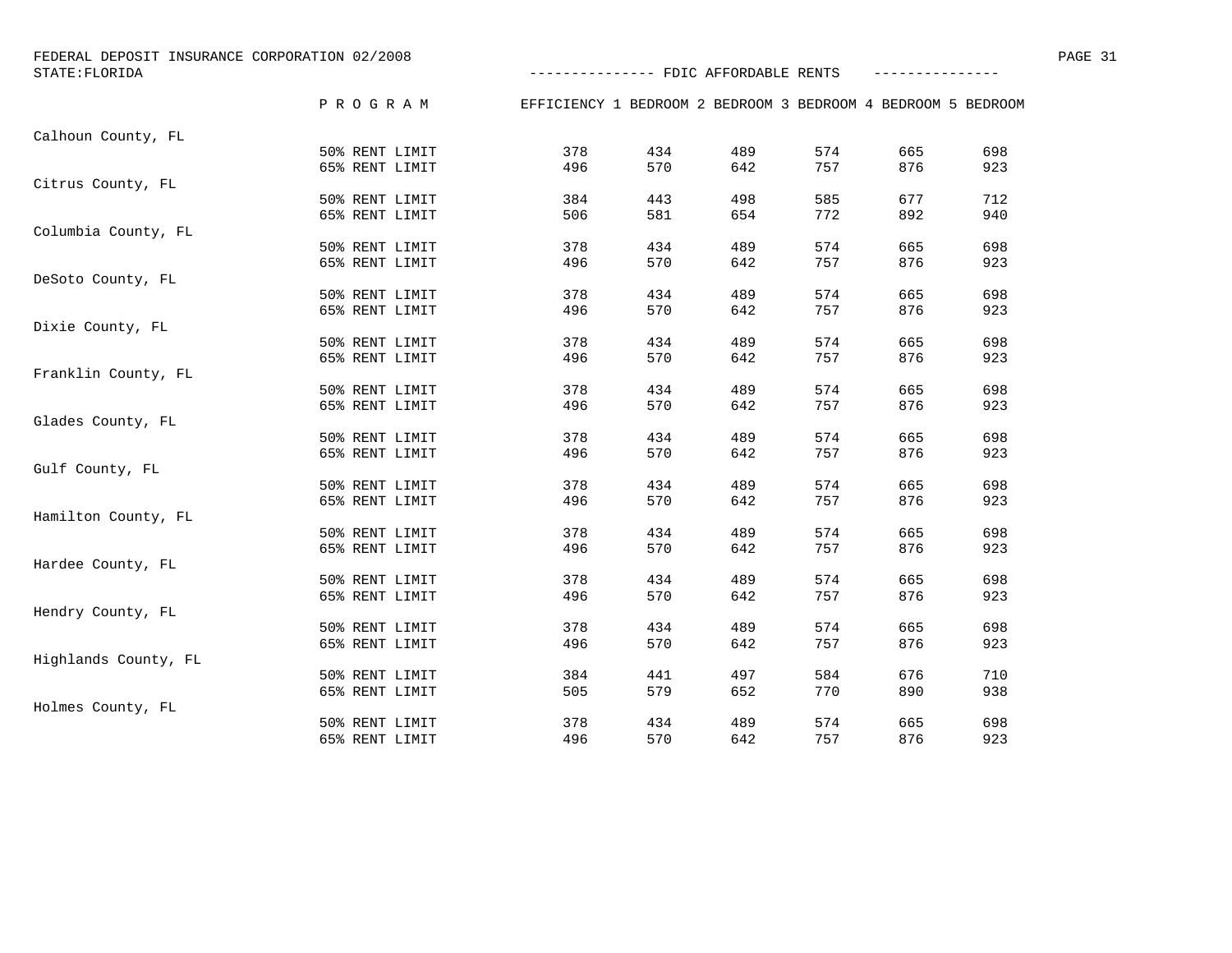| STATE: FLORIDA        | FEDERAL DEPOSIT INSURANCE CORPORATION 02/2008 | -------------- FDIC AFFORDABLE RENTS                         |     |      |      |      |      | PAGE 32 |
|-----------------------|-----------------------------------------------|--------------------------------------------------------------|-----|------|------|------|------|---------|
|                       | PROGRAM                                       | EFFICIENCY 1 BEDROOM 2 BEDROOM 3 BEDROOM 4 BEDROOM 5 BEDROOM |     |      |      |      |      |         |
| Jackson County, FL    |                                               |                                                              |     |      |      |      |      |         |
|                       | 50% RENT LIMIT                                | 378                                                          | 434 | 489  | 574  | 665  | 698  |         |
|                       | 65% RENT LIMIT                                | 496                                                          | 570 | 642  | 757  | 876  | 923  |         |
| Lafayette County, FL  |                                               |                                                              |     |      |      |      |      |         |
|                       | 50% RENT LIMIT                                | 378                                                          | 434 | 489  | 574  | 665  | 698  |         |
|                       | 65% RENT LIMIT                                | 496                                                          | 570 | 642  | 757  | 876  | 923  |         |
| Levy County, FL       |                                               |                                                              |     |      |      |      |      |         |
|                       | 50% RENT LIMIT                                | 378                                                          | 434 | 489  | 574  | 665  | 698  |         |
|                       | 65% RENT LIMIT                                | 496                                                          | 570 | 642  | 757  | 876  | 923  |         |
| Liberty County, FL    |                                               |                                                              |     |      |      |      |      |         |
|                       | 50% RENT LIMIT                                | 378                                                          | 434 | 489  | 574  | 665  | 698  |         |
|                       | 65% RENT LIMIT                                | 496                                                          | 570 | 642  | 757  | 876  | 923  |         |
| Madison County, FL    |                                               |                                                              |     |      |      |      |      |         |
|                       | 50% RENT LIMIT                                | 378                                                          | 434 | 489  | 574  | 665  | 698  |         |
|                       | 65% RENT LIMIT                                | 496                                                          | 570 | 642  | 757  | 876  | 923  |         |
| Monroe County, FL     |                                               |                                                              |     |      |      |      |      |         |
|                       | 50% RENT LIMIT                                | 600                                                          | 689 | 776  | 919  | 1060 | 1119 |         |
|                       | 65% RENT LIMIT                                | 786                                                          | 903 | 1016 | 1206 | 1390 | 1470 |         |
| Okeechobee County, FL |                                               |                                                              |     |      |      |      |      |         |
|                       | 50% RENT LIMIT                                | 378                                                          | 434 | 489  | 574  | 665  | 698  |         |
|                       | 65% RENT LIMIT                                | 496                                                          | 570 | 642  | 757  | 876  | 923  |         |
| Putnam County, FL     |                                               |                                                              |     |      |      |      |      |         |
|                       | 50% RENT LIMIT                                | 378                                                          | 434 | 489  | 574  | 665  | 698  |         |
|                       | 65% RENT LIMIT                                | 496                                                          | 570 | 642  | 757  | 876  | 923  |         |
| Sumter County, FL     |                                               |                                                              |     |      |      |      |      |         |
|                       | 50% RENT LIMIT                                | 393                                                          | 451 | 508  | 597  | 691  | 727  |         |
|                       | 65% RENT LIMIT                                | 515                                                          | 593 | 667  | 787  | 910  | 959  |         |
| Suwannee County, FL   |                                               |                                                              |     |      |      |      |      |         |
|                       | 50% RENT LIMIT                                | 378                                                          | 434 | 489  | 574  | 665  | 698  |         |
|                       | 65% RENT LIMIT                                | 496                                                          | 570 | 642  | 757  | 876  | 923  |         |
| Taylor County, FL     |                                               |                                                              |     |      |      |      |      |         |
|                       | 50% RENT LIMIT                                | 378                                                          | 434 | 489  | 574  | 665  | 698  |         |
|                       | 65% RENT LIMIT                                | 496                                                          | 570 | 642  | 757  | 876  | 923  |         |
| Union County, FL      |                                               |                                                              |     |      |      |      |      |         |
|                       | 50% RENT LIMIT                                | 386                                                          | 444 | 501  | 587  | 680  | 714  |         |
|                       | 65% RENT LIMIT                                | 508                                                          | 583 | 657  | 775  | 896  | 944  |         |
| Walton County, FL     |                                               |                                                              |     |      |      |      |      |         |
|                       | 50% RENT LIMIT                                | 399                                                          | 459 | 517  | 607  | 704  | 739  |         |
|                       | 65% RENT LIMIT                                | 525                                                          | 603 | 679  | 802  | 927  | 977  |         |